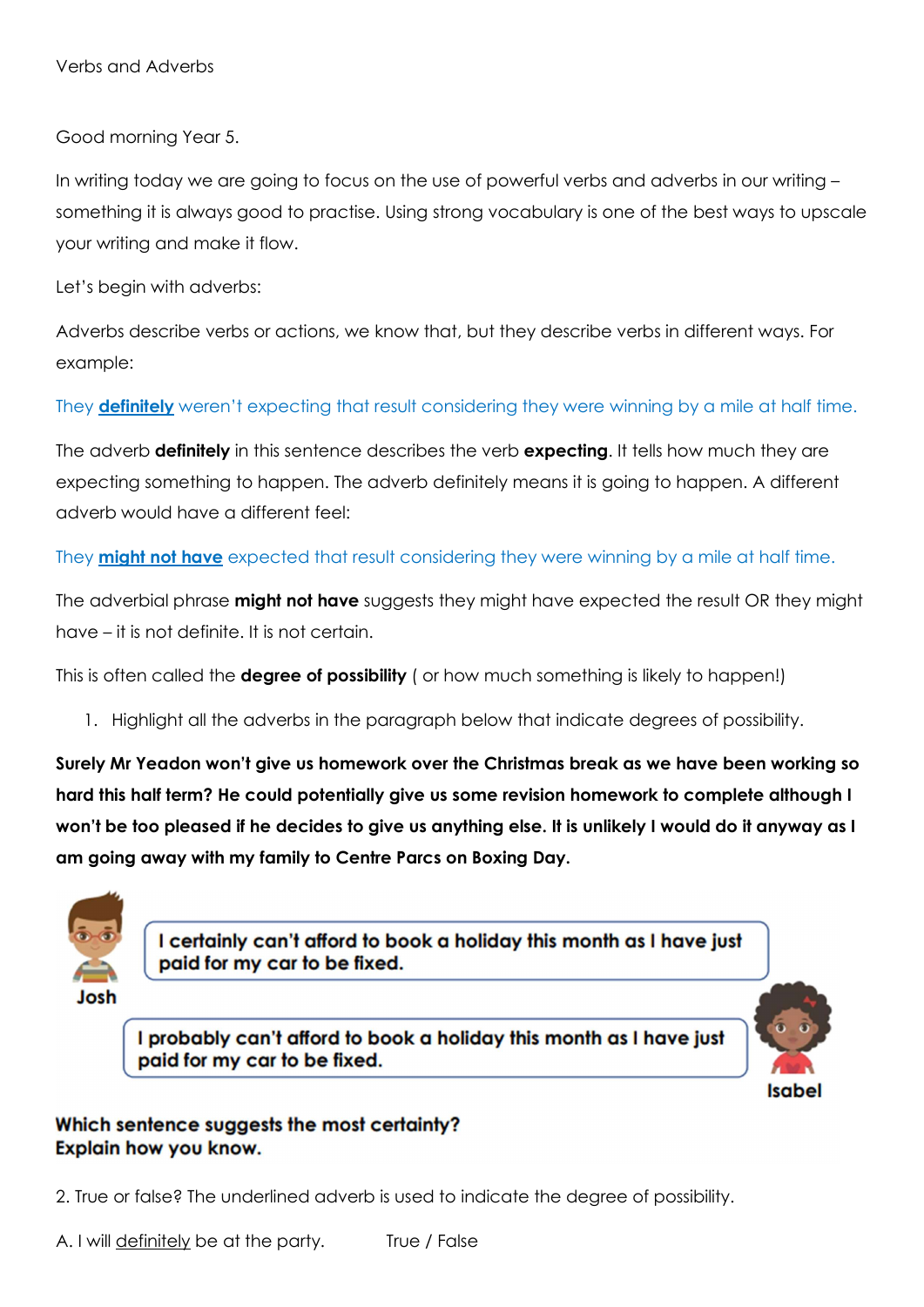| B. I strolled casually through the park. | True / False |
|------------------------------------------|--------------|
| C. It is likely to snow all weekend.     | True / False |

3. Try adding adverbs that describe the degree of possibility in these sentences:

My dad will \_\_\_\_\_\_\_\_\_\_\_\_\_\_\_\_\_\_\_\_ get home from work soon.

She \_\_\_\_\_\_\_\_\_\_\_\_\_\_\_\_will be surprised when I give her my present.

I consequently all the on time for school on Friday.

4. Now let's see how changing the adverb can change the feeling of your work:

He said he is likely to be going to the party tonight.

I will certainly be attending your party but I have another event on the same day.

Surely the washing on the line will dry before it starts to rain this afternoon.

Looking at the black storm clouds in the sky, I can tell that it will undoubtedly pour with rain today.

All these sentences have adverbs that show it is certain that an event will take place. Identify the adverb and rewrite the sentence to show it is LESS certain to take place.